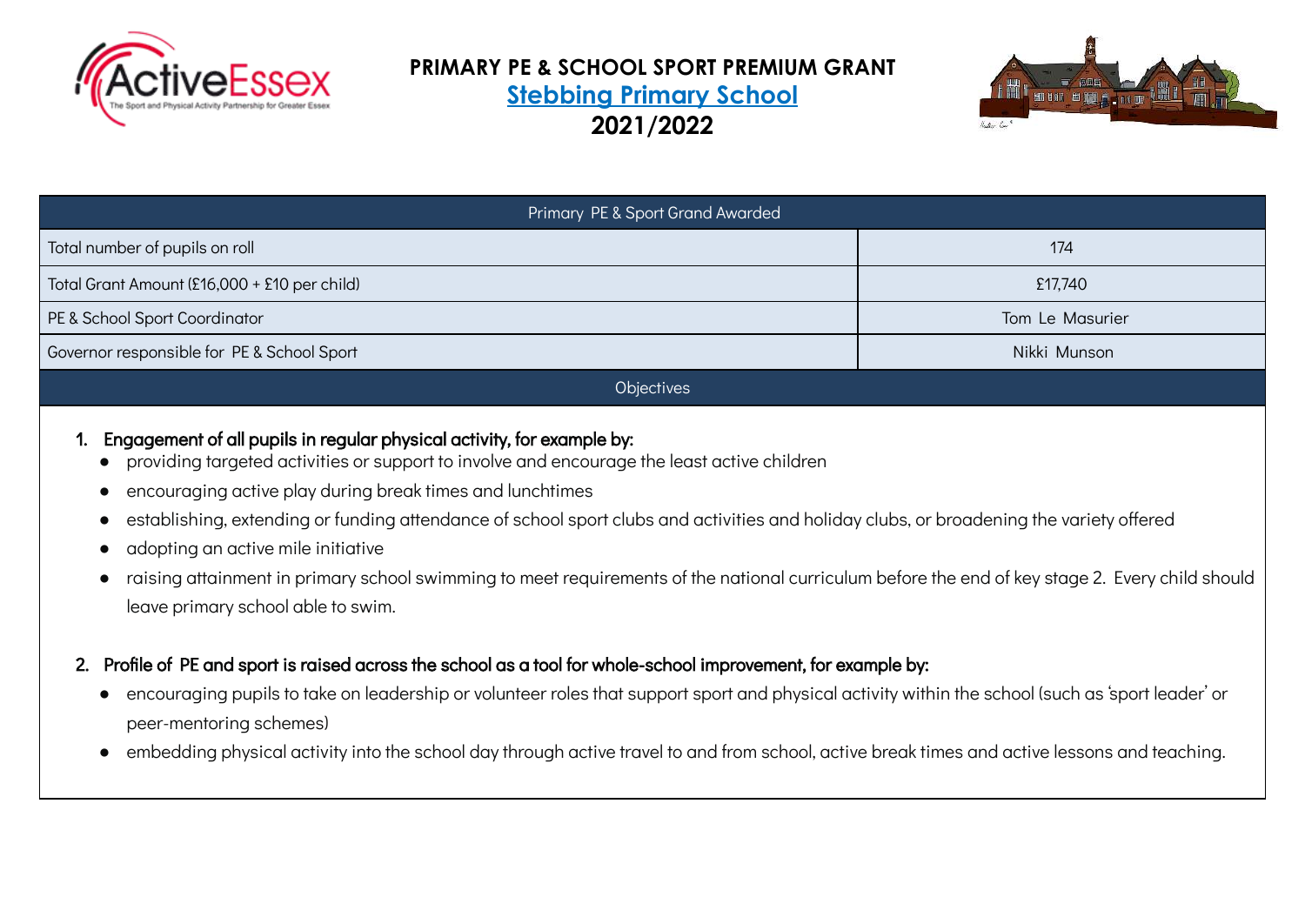- 3. Increased confidence, knowledge and skills of all staff in teaching PE and sport, for example by:
	- providing staff with professional development, mentoring, training and resources to help them teach PE and sport more effectively to all pupils, and embed physical activity across your school
	- hiring qualified sports coaches to work alongside teachers to enhance or extend current opportunities.
- 4. Broader experience of a range of sports and activities offered to all pupils, for example by:
	- introducing new sports and physical activities (such as dance, yoga or fitness sessions) to encourage more pupils to take up sport and physical activities
	- partnering with other schools to run sport activities and clubs
	- providing more (or broadening the variety of) extra-curricular activities after school in the 3 to 6pm window, delivered by the school or other local sport organisations.
- 5. Increased participation in competitive sport, for example by:
	- increasing pupils' participation in the [School Games](https://www.yourschoolgames.com/)
	- organising, coordinating or entering more sport competitions or tournaments within the school or across the local area, including those run by sporting organisations.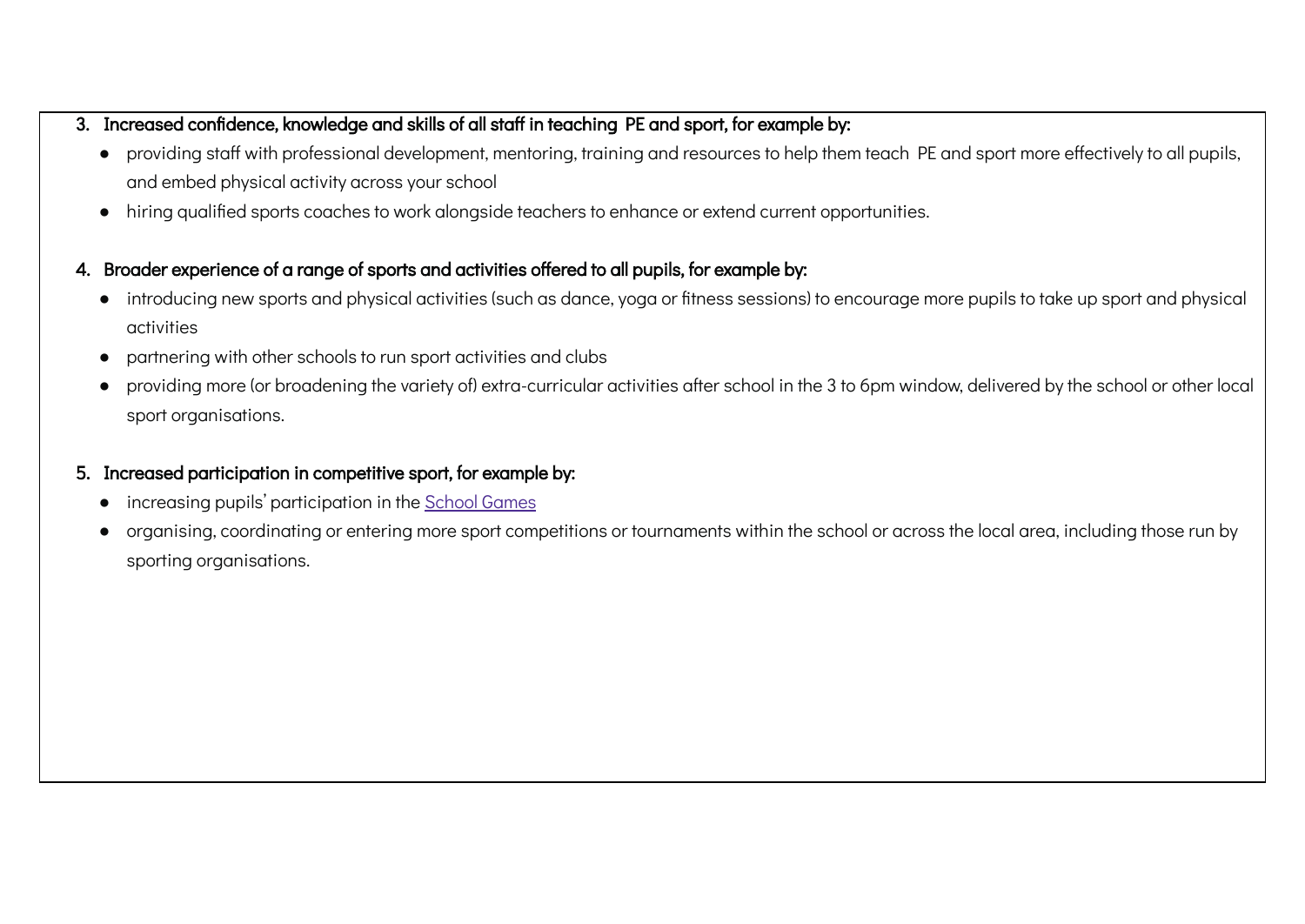|                         | Sport Premium Grant Spending 2020-2021                                                                                                    |                    |                                                                                                                                                                                                                                                                      |                                                                                                                                                                                                                                                                                                                                                                                                                          |               |                         |  |  |  |
|-------------------------|-------------------------------------------------------------------------------------------------------------------------------------------|--------------------|----------------------------------------------------------------------------------------------------------------------------------------------------------------------------------------------------------------------------------------------------------------------|--------------------------------------------------------------------------------------------------------------------------------------------------------------------------------------------------------------------------------------------------------------------------------------------------------------------------------------------------------------------------------------------------------------------------|---------------|-------------------------|--|--|--|
| Key<br><b>Indicator</b> | Key Objectives                                                                                                                            | Projecte<br>d Cost | Strategies                                                                                                                                                                                                                                                           | Outcome                                                                                                                                                                                                                                                                                                                                                                                                                  | Final<br>Cost | Evidence/Sustainability |  |  |  |
| 5                       | Pay to be part of<br>the Uttlesford<br>School Sport<br>Partnership.                                                                       | £1000              | - Jackie Coleman and Nick Wilderspin<br>to offer level 2, 3 and 4 competitions<br>throughout the year.<br>- Regular PLT meetings.<br>- Access to competitions, CPD and<br>network of other PLT's from local<br>schools.                                              | As a result of two years of limited<br>competitions restricted to virtual<br>events. I would like to be able to<br>offer a wide range of<br>competitions for all year groups in<br>a broad and diverse selection of<br>sports and activities.<br>Improve teachers' confidence in<br>delivering high quality Physical<br>Education lessons through the<br>use of CPD events. Monitor<br>through staff perception surveys. |               |                         |  |  |  |
| 4                       | Continue to<br>improve the<br>children's access to<br>physical education<br>equipment to<br>increase<br>opportunities for all<br>children | £1500              | - Inventory carried out at the end of<br>each year. Any broken equipment<br>that needs repairing or new<br>equipment to increase opportunities<br>to be ordered ready for September.<br>Smaller orders to be put through<br>during the year as and when<br>required. | Physical Education equipment<br>is always ready, prepared and<br>well-maintained for use<br>whenever it is required to<br>ensure the wide range of<br>activities can take place from<br>PE lessons, clubs, swimming,<br>Gym Trail, Sensory Circuit,<br>Change4Life, etc.                                                                                                                                                 |               |                         |  |  |  |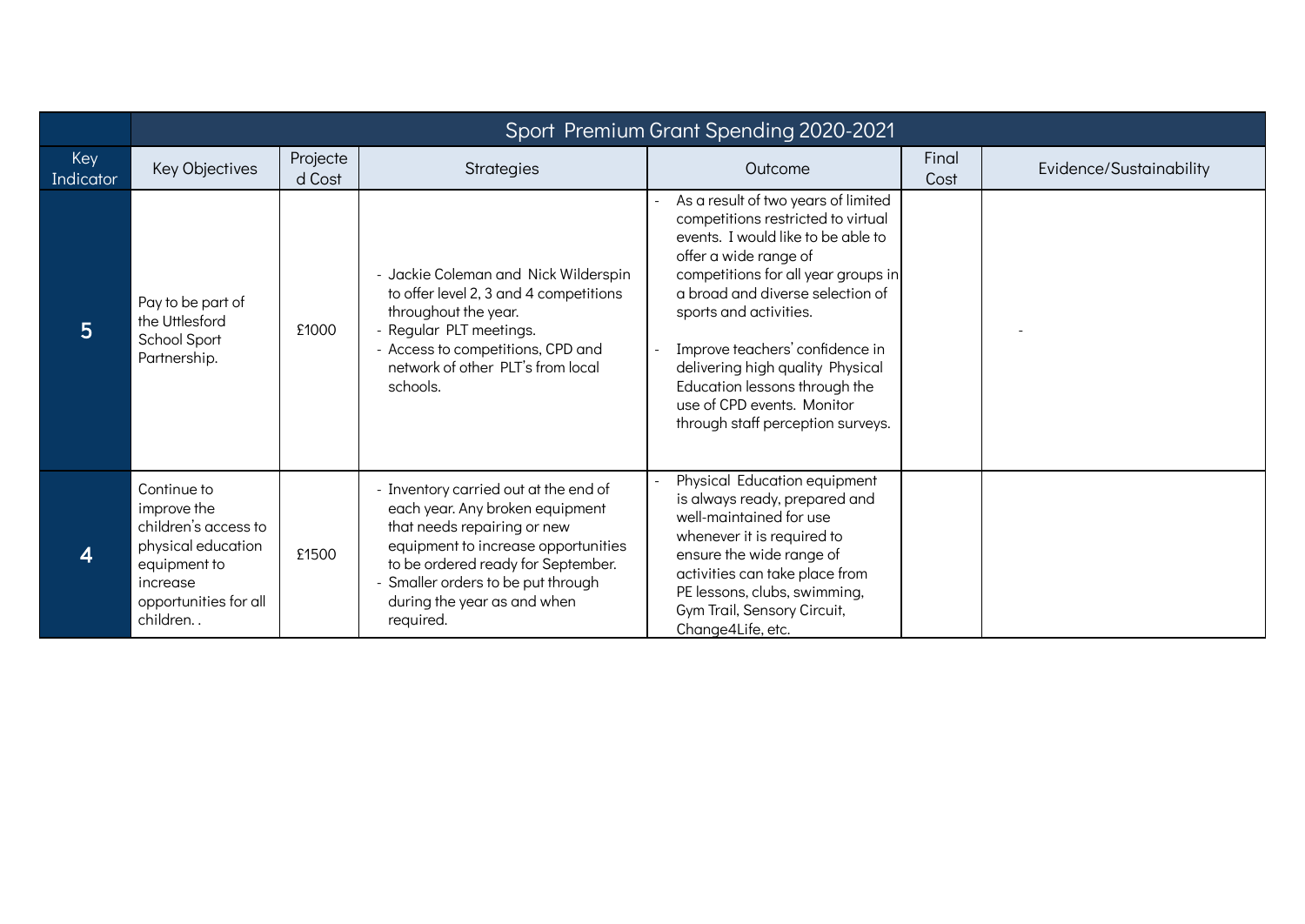|                | Improve active play<br>time activities.                                                        | £500  | - Last year, we spent £800 on<br>providing a wider range of active<br>play equipment. Top up this<br>equipment as required throughout<br>the year.<br>- Meet annually with the school council<br>termly to discuss any issues, new<br>ideas or replacement of equipment.                                                                                                                                | - Wider range of activities available<br>for all children during their active<br>play times.<br>- Gather children's perception of<br>play time in the end of year<br>student perception questionnaire<br>and in communication with the<br>school council and sports<br>ambassadors.<br>- Increased opportunities for<br>children to be more active<br>throughout the school day. |  |
|----------------|------------------------------------------------------------------------------------------------|-------|---------------------------------------------------------------------------------------------------------------------------------------------------------------------------------------------------------------------------------------------------------------------------------------------------------------------------------------------------------------------------------------------------------|----------------------------------------------------------------------------------------------------------------------------------------------------------------------------------------------------------------------------------------------------------------------------------------------------------------------------------------------------------------------------------|--|
| $\overline{3}$ | Improve Physical<br>Literacy of children<br>entering the school<br>in reception and<br>year 1. | £1000 | - Nick Wilderspin to be employed for<br>10 x 1 hour sessions to deliver<br>physical literacy sessions for all<br>children in Reception, year 1 and<br>year 2.<br>- Teacher to observe and use as CPD<br>to continue to teach throughout the<br>year.                                                                                                                                                    | - Improved quality of teaching of<br>PE for all children entering the<br>school in KS1.<br>- Improved teacher confidence in<br>the delivery of initial PE sessions<br>focusing on developing the<br>children's physical literacy.<br>physical literacy.                                                                                                                          |  |
|                | Raise the<br>awareness of the<br>importance of a<br>healthy lifestyle to<br>targeted groups.   | £800  | - Provide adults to plan and deliver<br>Change4Life sessions to identified<br>children who have been selected to<br>take part in the initiative.<br>- Start a KS1 Change4Life club to add<br>to our provision for children who<br>have been identified as being less<br>active, lacking in confidence in ability<br>or to promote a healthy active<br>lifestyle.<br>- Fund CPD for Change4Life leaders. | - Increased understanding of a<br>healthy active lifestyle and how to<br>make healthy decisions in a key<br>group of children.<br>- Increased physical activity across<br>the whole school.<br>- Children who attend Change4Life<br>start to attend sports clubs and<br>show an improved attitude<br>towards leading a physically<br>active lifestyle.                           |  |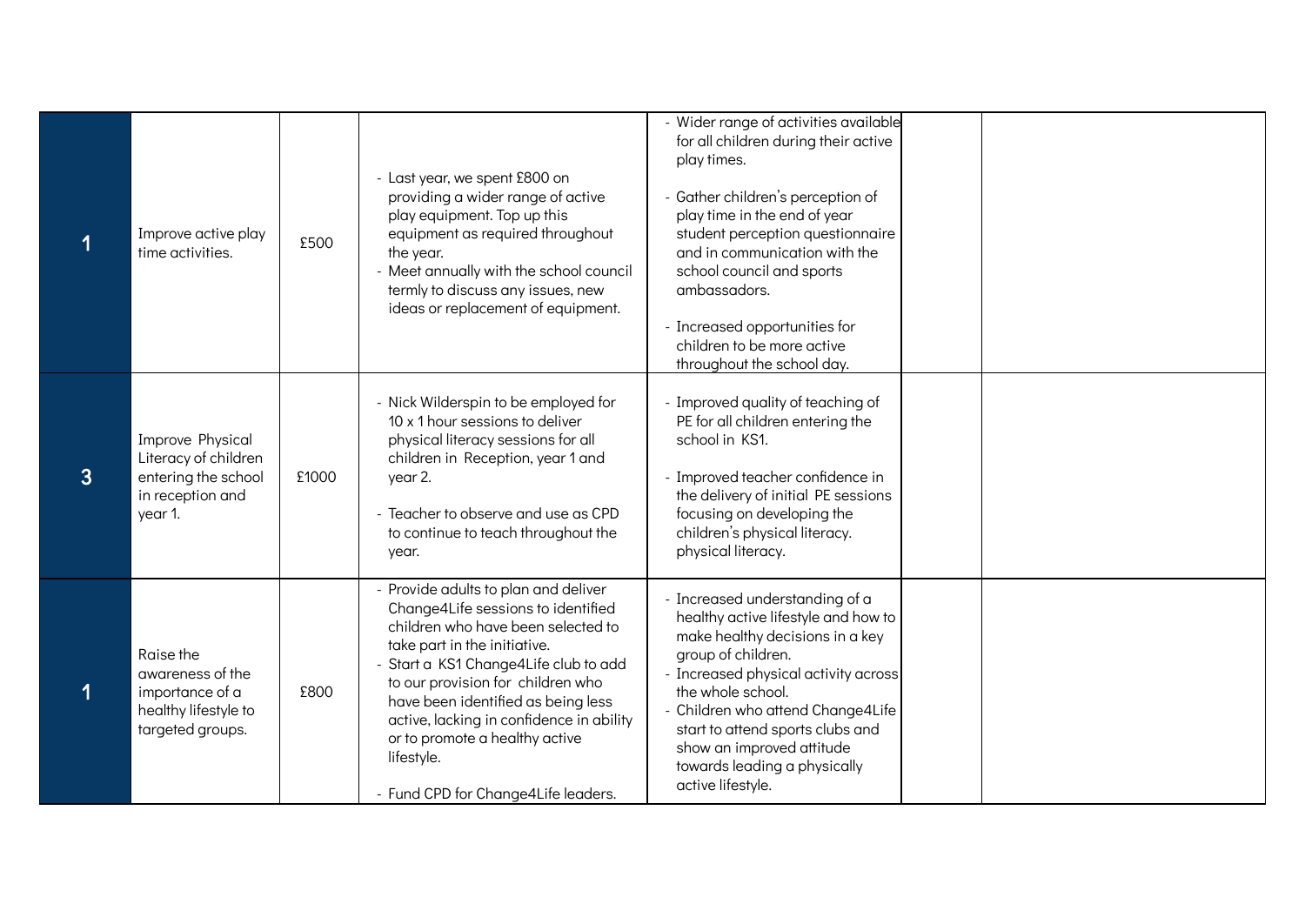| 4 | Improve provision<br>of extra-curricular<br>activities. | £200 | - Provide children with a wide range of<br>sports and active clubs before<br>school, at lunch and after school to<br>encourage, engage and develop<br>children's confidence, fitness and<br>skill-set through sporting activities.<br>- Ensure extra-curricular activities are<br>offered to children of all abilities and<br>remove possible boundaries to<br>participation in clubs.<br>- Use funding as required to give ALL<br>children the opportunity if the<br>children are unable to attend due to<br>financial reasons. | - Gather children's perceptions in<br>the end of year student<br>perception questionnaire.<br>- Increased participation in<br>sporting and active clubs.<br>- Increased range of activities and<br>sports available to all children<br>(KS1 & KS2).<br>- Gather children's perceptions of<br>the extra-curricular provision in<br>the end of year student<br>perception questionnaire to<br>understand the children's views<br>on the current extra-curricular |  |
|---|---------------------------------------------------------|------|----------------------------------------------------------------------------------------------------------------------------------------------------------------------------------------------------------------------------------------------------------------------------------------------------------------------------------------------------------------------------------------------------------------------------------------------------------------------------------------------------------------------------------|----------------------------------------------------------------------------------------------------------------------------------------------------------------------------------------------------------------------------------------------------------------------------------------------------------------------------------------------------------------------------------------------------------------------------------------------------------------|--|
|   |                                                         |      | - Make use of all available hall slots<br>both before and after school to<br>maximise usage of the limited space<br>we have available.                                                                                                                                                                                                                                                                                                                                                                                           | provision at the school.                                                                                                                                                                                                                                                                                                                                                                                                                                       |  |
| 4 | Club participation<br>reward scheme.                    | £50  | - Reward participation and<br>commitment to extra-curricular<br>activities through the school's<br>internal rewards scheme.<br>- Gold, silver and bronze stars<br>awarded at the end of the year for<br>different levels of participation to                                                                                                                                                                                                                                                                                     | - Ensure all children who meet the<br>requirements are rewarded for<br>their commitment to<br>extracurricular activities.<br>- Continue to make use of the<br>Google Drive register system.                                                                                                                                                                                                                                                                    |  |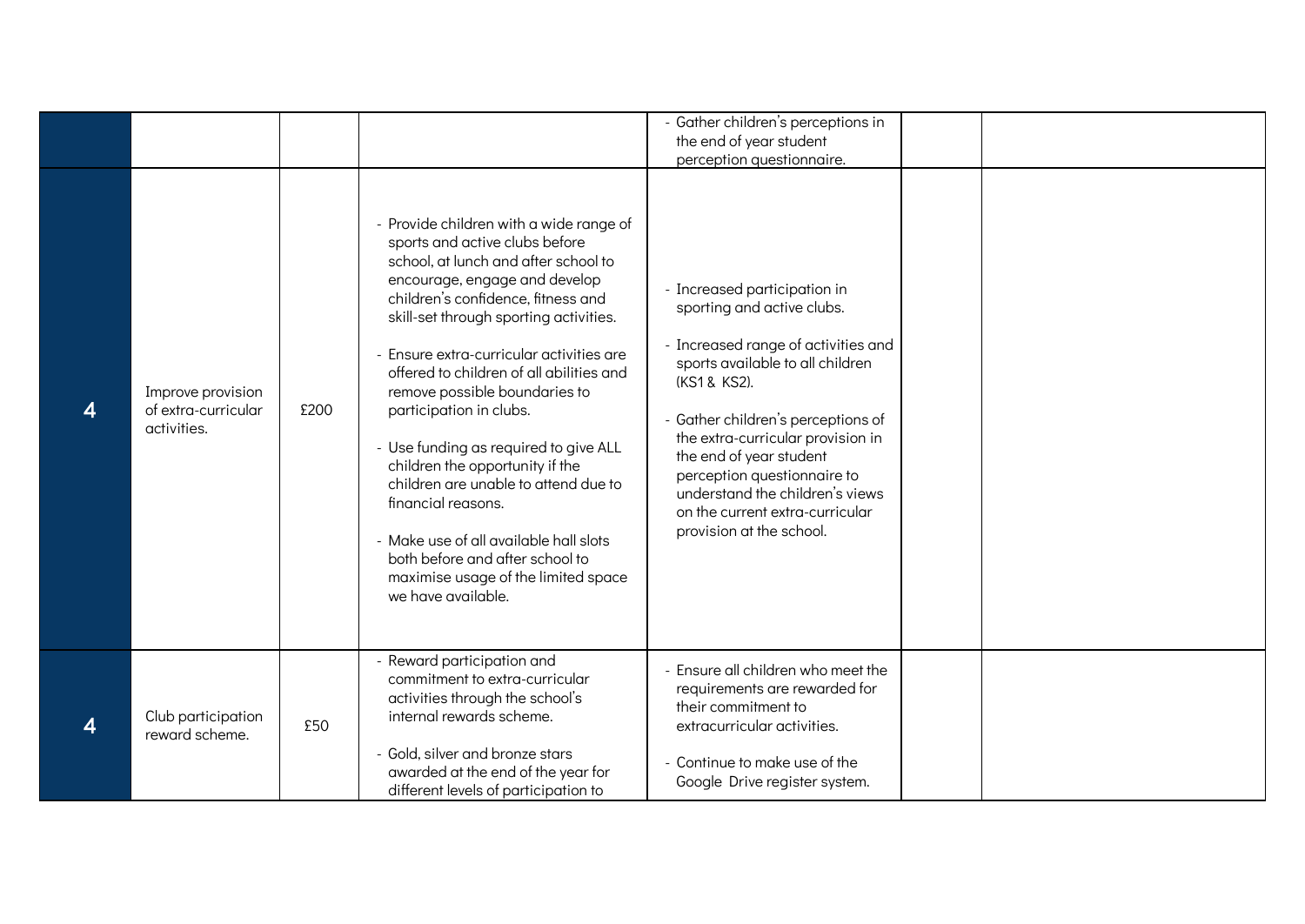|                |                                                                                                   |      | more than 3 clubs for KS1 or more<br>than 5 clubs for KS2.                                                                                                                                                                                              |                                                                                                                                                                                                                                                                                                                                    |  |
|----------------|---------------------------------------------------------------------------------------------------|------|---------------------------------------------------------------------------------------------------------------------------------------------------------------------------------------------------------------------------------------------------------|------------------------------------------------------------------------------------------------------------------------------------------------------------------------------------------------------------------------------------------------------------------------------------------------------------------------------------|--|
|                | Purchase reward<br>trophies and<br>engraving of<br>awards.                                        | £100 | - Sports day, inter-house and sports<br>awards purchased and engraved to<br>encourage and motivate children<br>and to provide a form of extrinsic<br>motivation to work alongside the<br>intrinsic motivation that we try to<br>instil in the children. | - Trophies awarded at sports day to<br>reward winners of a range of<br>competitions.<br>- Trophies engraved at the end of<br>the year with the winning house<br>and displayed in the trophy<br>cabinet.<br>Continue to maintain the<br>importance of Sports Day, Multi<br>Skills and Inter-House<br>competitions for all children. |  |
| $\overline{5}$ | Provide transport<br>to and from larger<br>events with more<br>than 20 children in<br>attendance. | £500 | - Provide transport to and from<br>sporting events.                                                                                                                                                                                                     | Ensure that transport is not a<br>barrier preventing children from<br>taking in sporting events.                                                                                                                                                                                                                                   |  |
| 4              | Increase links to<br>external sports<br>clubs                                                     | £100 | - Fund coaches from local sports clubs<br>to run taster sessions after school to<br>encourage children to take their<br>enjoyment of specific sports further.                                                                                           | - Provide all children with a route<br>into exploring their enjoyment in<br>sporting activities further through<br>relationships with external clubs.                                                                                                                                                                              |  |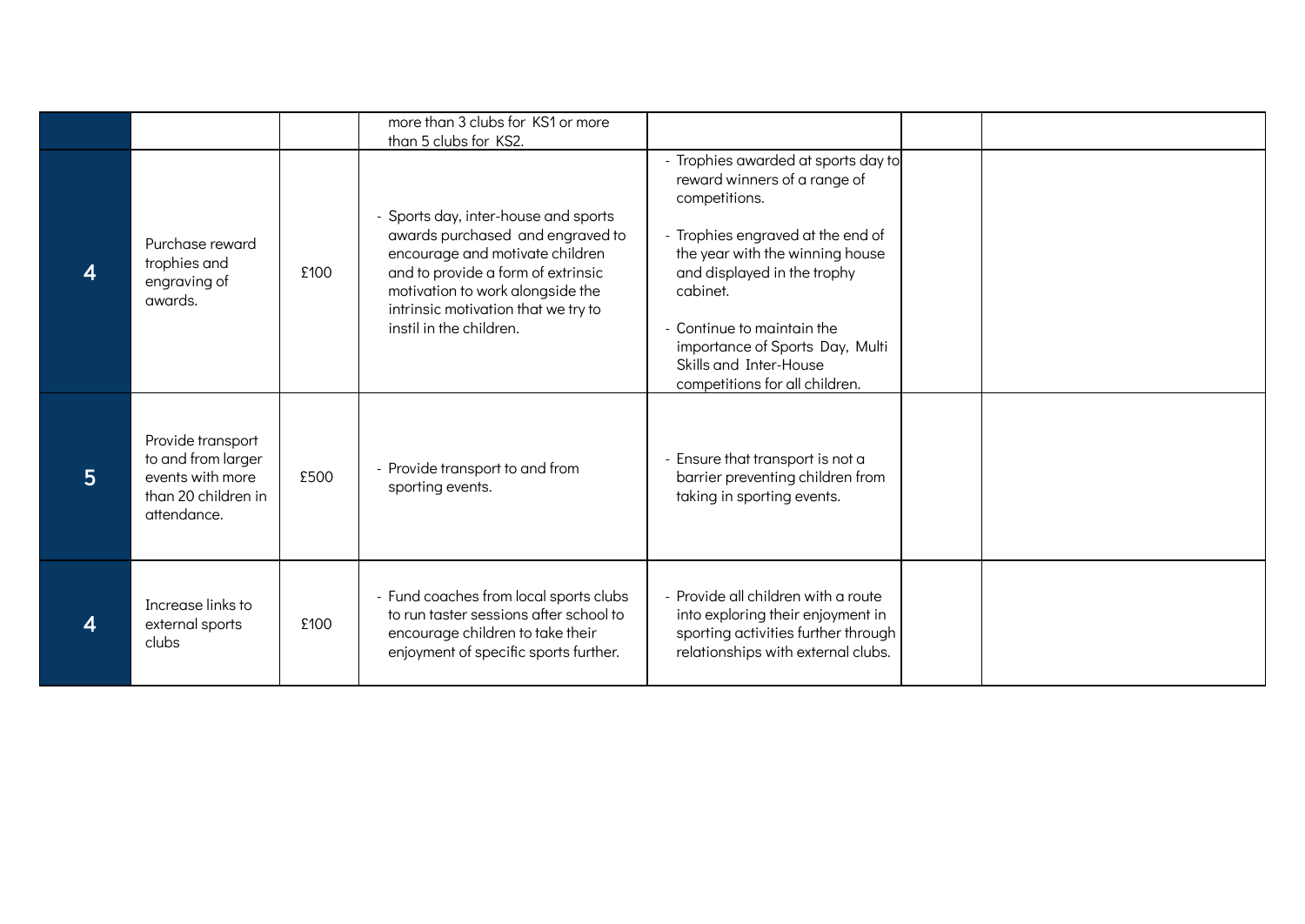| $\overline{3}$   | Improve the<br>confidence and<br>quality of delivery<br>of the Physical<br>Education<br>curriculum.      | £200 | - Teachers to attend relevant<br>professional development courses<br>organised through the Uttlesford<br>School Sports Partnership.<br>- Utilise teachers' enthusiasm for<br>specific areas of the PE curriculum to<br>enhance and develop their<br>understanding which will in-turn<br>develop the provision of PE to all<br>pupils. | - Teachers report and demonstrate<br>an increased confidence in the<br>teaching of Physical Education<br>through the end of year teacher<br>perception survey.                                                                                                                                                                                                                                                 |  |
|------------------|----------------------------------------------------------------------------------------------------------|------|---------------------------------------------------------------------------------------------------------------------------------------------------------------------------------------------------------------------------------------------------------------------------------------------------------------------------------------|----------------------------------------------------------------------------------------------------------------------------------------------------------------------------------------------------------------------------------------------------------------------------------------------------------------------------------------------------------------------------------------------------------------|--|
| $\boldsymbol{4}$ | Provide<br>opportunities for<br>our Gifted &<br>Talented pupils<br>through the PE<br>Stars programme     | £0   | - Additional sessions delivered<br>half-termly by Mr Le Masurier and<br>invited sports coaches organised<br>after school to develop the children's<br>abilities further across a range of<br>sports.<br>- Increase this opportunity to include<br>KS1 children on top of the<br>well-established KS2 PE Stars<br>programme.           | - Gifted and talented pupils attend<br>6 sessions throughout the year.<br>- Improved performance on key<br>skills assessments throughout the<br>year.<br>- Continue to monitor attendees<br>progress through the assessment<br>system pre and post programme<br>to monitor the effectiveness of the<br>Gifted and Talented programme<br>looking at baseline measures and<br>end of year results in core skills |  |
| 2 <sup>2</sup>   | Develop the role of<br>sports, house<br>captains and<br>house leaders<br>within the school<br>community. | £50  | - Fund coaching sessions delivered by<br>Jackie Coleman to help the children<br>understand their roles and develop<br>their skills as sports leaders and<br>captains.<br>- Develop their roles and<br>responsibilities within the school.<br>Sports Leaders to create a video<br>showcasing sports at Stebbing<br>Primary School.     | - All captains demonstrate<br>increased confidence with their<br>roles.<br>- Deliver training to sports captains<br>to support them with their<br>management of inter-house<br>competitions and how to coach<br>and support younger children<br>within competitive environments.<br>Sports captains report increased<br>confidence in supporting,                                                              |  |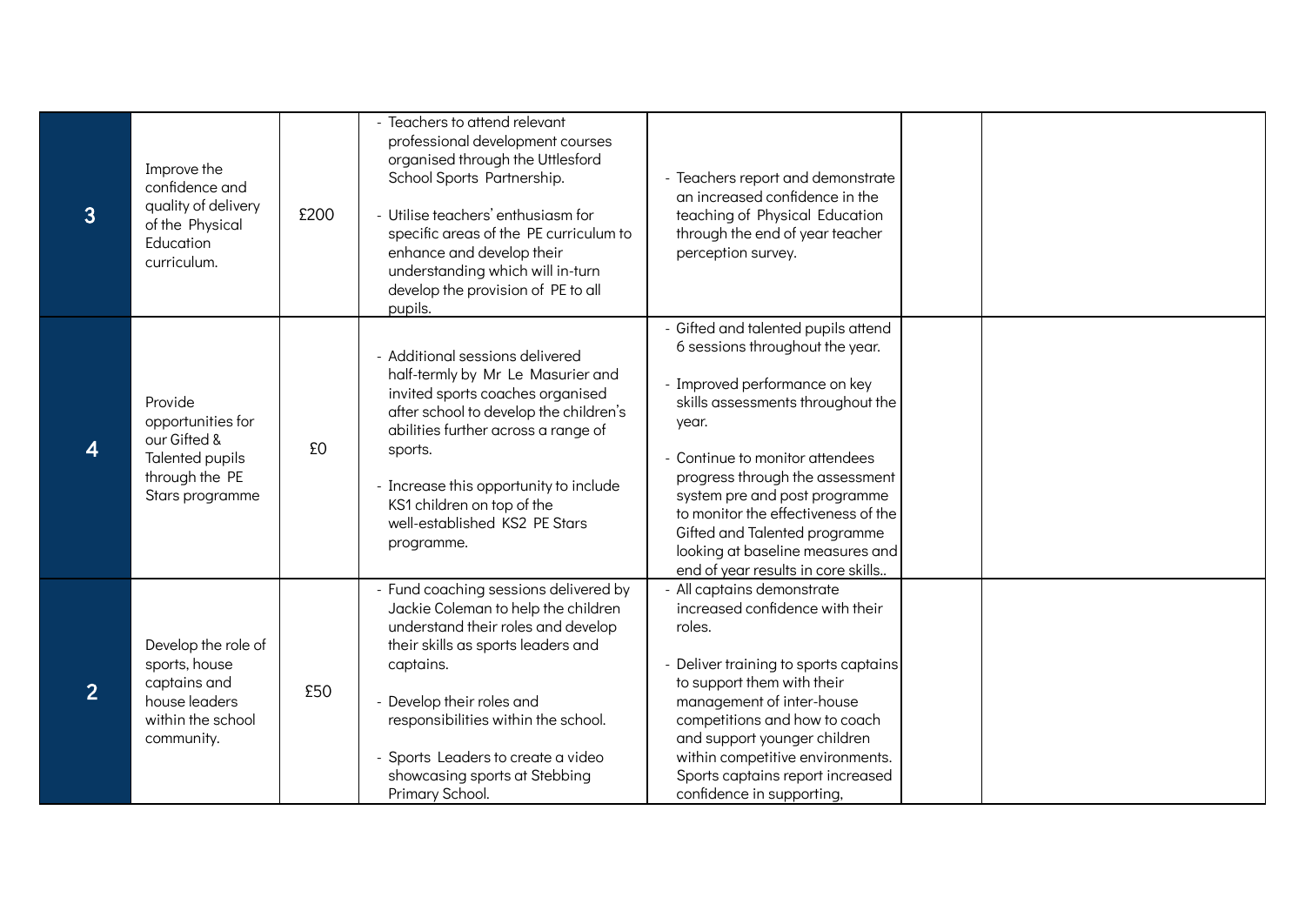|                                                            |       |                                                                                                                                               | coaching and officiating<br>competitions and tournaments.<br>- Gather children's perceptions in<br>the end of year student<br>perception questionnaire.                 |                                                                  |                |  |  |
|------------------------------------------------------------|-------|-----------------------------------------------------------------------------------------------------------------------------------------------|-------------------------------------------------------------------------------------------------------------------------------------------------------------------------|------------------------------------------------------------------|----------------|--|--|
| Deliver Bikeability<br>sessions to all year<br>6 children. | £0    | - Provide Bikeability level 2 sessions for<br>all year 6 pupils.                                                                              | - Improved confidence of all year 6<br>children riding a bike safely on<br>and off the road.<br>- 100% of all children achieving at<br>least level 1 Bikeability award. |                                                                  |                |  |  |
| Improve end of key<br>stage 2 swimming<br>data.            | £2000 | - Fund additional swimming sessions<br>for identified year groups to support<br>the children in meeting the end of key<br>stage two criteria. | - All children leave Stebbing<br>Primary School being able to<br>swim 25m confidently.                                                                                  |                                                                  |                |  |  |
|                                                            |       |                                                                                                                                               | Additional Expenditure                                                                                                                                                  |                                                                  |                |  |  |
|                                                            |       |                                                                                                                                               |                                                                                                                                                                         |                                                                  |                |  |  |
|                                                            |       |                                                                                                                                               |                                                                                                                                                                         |                                                                  |                |  |  |
|                                                            |       |                                                                                                                                               |                                                                                                                                                                         |                                                                  | $\overline{a}$ |  |  |
|                                                            |       |                                                                                                                                               |                                                                                                                                                                         |                                                                  |                |  |  |
| Summary                                                    |       |                                                                                                                                               |                                                                                                                                                                         |                                                                  |                |  |  |
| Projected<br>Actual                                        |       |                                                                                                                                               |                                                                                                                                                                         |                                                                  |                |  |  |
|                                                            |       |                                                                                                                                               | <b>Total Premium received</b>                                                                                                                                           | £17,740                                                          |                |  |  |
|                                                            |       |                                                                                                                                               | Total Premium spend                                                                                                                                                     | £13,802.23<br>(Including £5,802.23)<br>overspend from last year) |                |  |  |
|                                                            |       |                                                                                                                                               | Premium remaining                                                                                                                                                       | £3,937.77                                                        |                |  |  |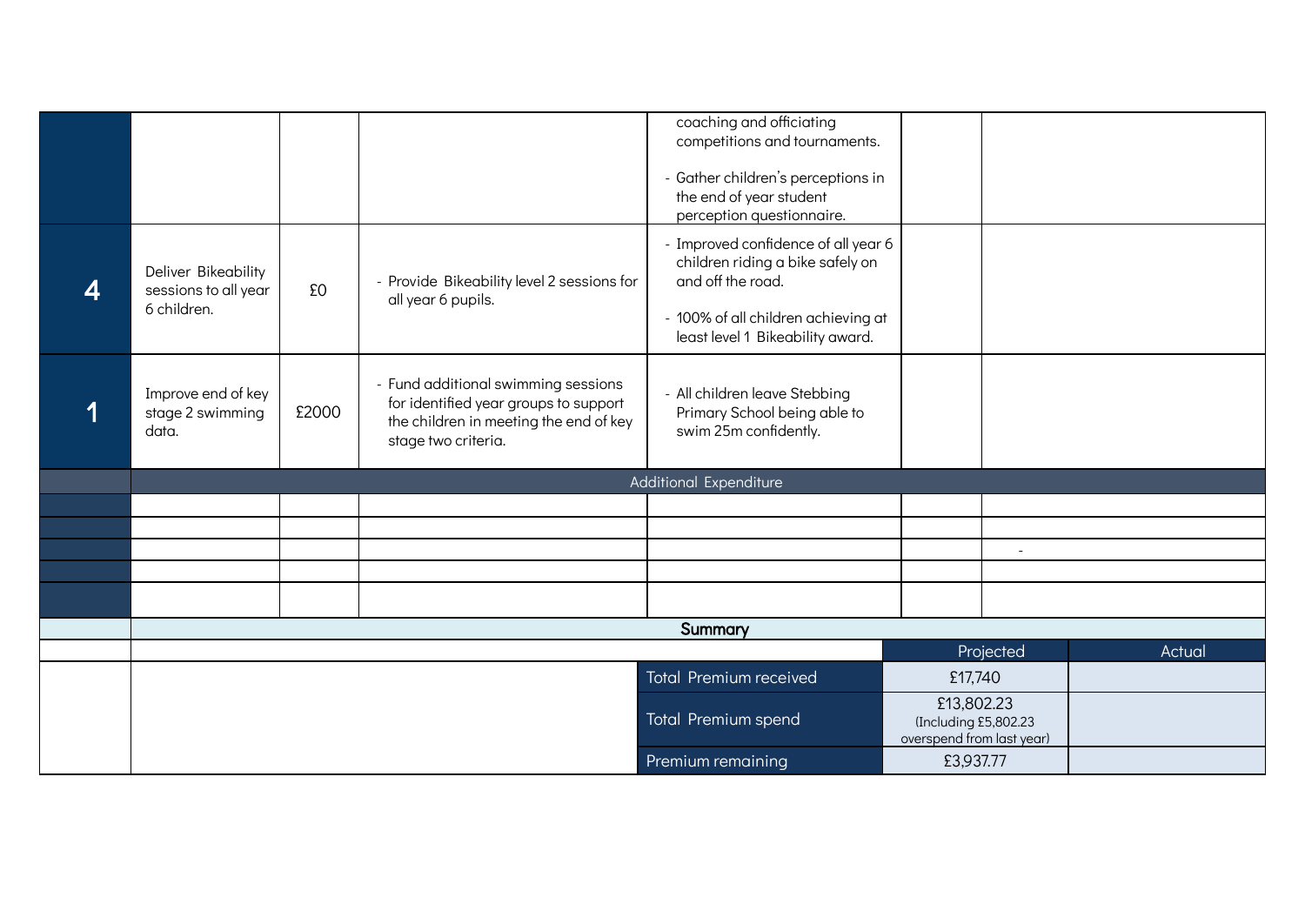| <b>Key Indicator</b>                                                                                | <b>Total Spend</b> | % of Total Allocation |
|-----------------------------------------------------------------------------------------------------|--------------------|-----------------------|
| Engagement of all pupils in regular physical activity.                                              |                    |                       |
| 2. Profiles of PE and sport are raised across the school as a tool for whole-school<br>improvement. |                    |                       |
| Increased confidence, knowledge and skills of all staff in teaching PE and sport.<br>3.             |                    |                       |
| Broader experience of a range of sports and activities offered to all pupils.<br>4.                 |                    |                       |
| 5. Increased participation in competitive sport.                                                    |                    |                       |

| Key Indicator                                               | <b>Suggested Next Steps</b> |
|-------------------------------------------------------------|-----------------------------|
| 1. Engagement of all pupils in regular physical activity. ' |                             |